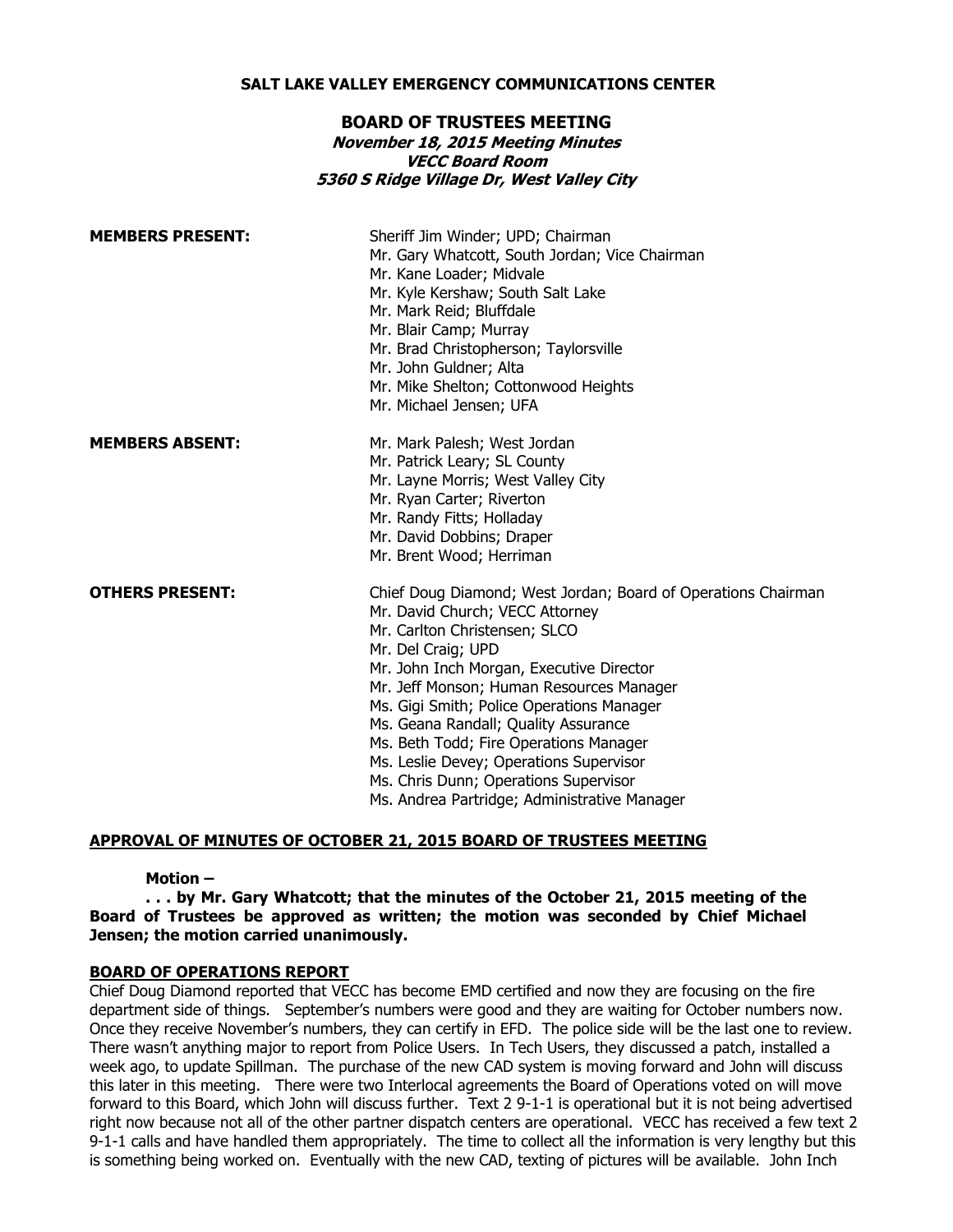Morgan reported that he's been contacted by Channel 4 news regarding test 2 9-1-1. They are coming out tomorrow to discuss it with him.

# **EXECUTIVE DIRECTOR'S REPORT Public Safety Software Update**

John wanted to discuss the timetable of the public safety software update. The committee has indentified Intergraph as the firm that they are continuing to get the best and final offer and negotiating the contract. Initially, the offer was a CAD and web RMS. The CAD is being pursued and they are doing more investigation on the RMS side of it. They will be reviewed separately. They are looking at awarding the contract once the final documents and numbers are in place. Mayor McAdams would like to have a December 9, 2015 public announcement to announce the decision. Kyle Kershaw asked if there was resolution with Salt Lake City Records and their issues with the RMS. John indicated it hasn't been resolved, but there have been steps taken. Intergraph came out and did a 4 hour presentation in West Jordan City last Friday. It was well attended and very good questions were asked. John feels that some of the capacities that the web RMS has were shown to be very good. He still feels there are questions, however. Chief Diamond feels that the new RMS will meet everyone's needs. John commented that there will be a special presentation next Monday where all of the evidence techs are invited to come. On the CAD funding, there is the \$1.337 million from the County and \$1.6 million from the State restricted fund. On the restricted fund, the money in it can only be used for this purpose. John will apply for their amount and draw an amount every year, or Steve Proctor, Director of UCA, is willing to do a municipal bond for the entire amount and then have the State 9-1-1 fees going into the restricted account pay off that bond. In looking at the total cost, John does not feel that VECC and Salt Lake City will have to come up with money above and beyond. John is looking at an overall site license and individual concurrent licenses which will be divided up based upon the number of officers, consoles, and concurrent users. Final negotiations will hopefully happen within the next week to 2 weeks. Last Thursday, Intergraph came to VECC, UPD and SLC to see what kind of hardware everyone has and which gaps need to be filled. This will be part of the negotiations. If hardware is purchased at the same time the CAD is purchased, it will qualify under the State 9-1-1 restricted fund. One of the things Intergraph did was to bid the product so that everyone would go to the same RMS and there would be one cost. They also put in a cost for integraters for a third party to come in and make a separate RMS system function with Intergraph. Kyle asked what the annual software maintenance contract cost would be. John said that the first year is included in the price they are dealing with. Some of the ongoing maintenance will depend on if everything is resident on a server or several, it depends on the configuration itself. Just looking at the CAD, the maintenance would be less.

# **Legislative Update**

In the last legislative session, Wayne Harper's bill called for a legislative audit of the 9-1-1 funds coming in. There are 3 different funds which they are looking at; the \$0.61 that comes to each agency and then it is conveyed to the PSAP, the \$0.09 that goes into a grant fund, which has been around for a long time and the \$0.06 that goes into the CAD restricted fund established in 2014. The idea is to do an assessment as to if the funds are sufficient and if they are going towards things they were intended to go to. Senator Harper wants to find out if these funds are sufficient for the things that need to be accomplished. Another part to it is to add on a fairly significant radio fund onto these same funds. Before, there was a determination as to whether that would be the most efficient thing to do, adding it to the 9-1-1 taxes, and the telecoms were highly opposed to this. There are 2 studies going on subsequent to this audit, putting out an RFP to get the final configuration for the radio system and the cost, and with the 9-1-1 system itself and the PSAP's. In the past there haven't been a lot of guidelines for granting funding for the grants that have come through. John is meeting with the State Auditor tomorrow to conduct his portion. One of his recommendations, with this Board's approval, is to let them know that the funding is probably not adequate, given what he is seeing. The second part to Senator Harper's bill is to do a strategic plan over the next 3, 5 and 10 years to determine what system needs to be designed. There has been a decrease in 9-1-1 funds through Salt Lake County. John is looking into this to try and determine why the amount of fees has dropped in half over the past several months. John mentioned that yesterday, the 9-1-1 grant committee approved a grant application for \$533,000, which is split into 2 parts. One part is the maintenance for the Intrado system, which is \$162,000 per year. They approved years 4 and 5 of VECC's maintenance.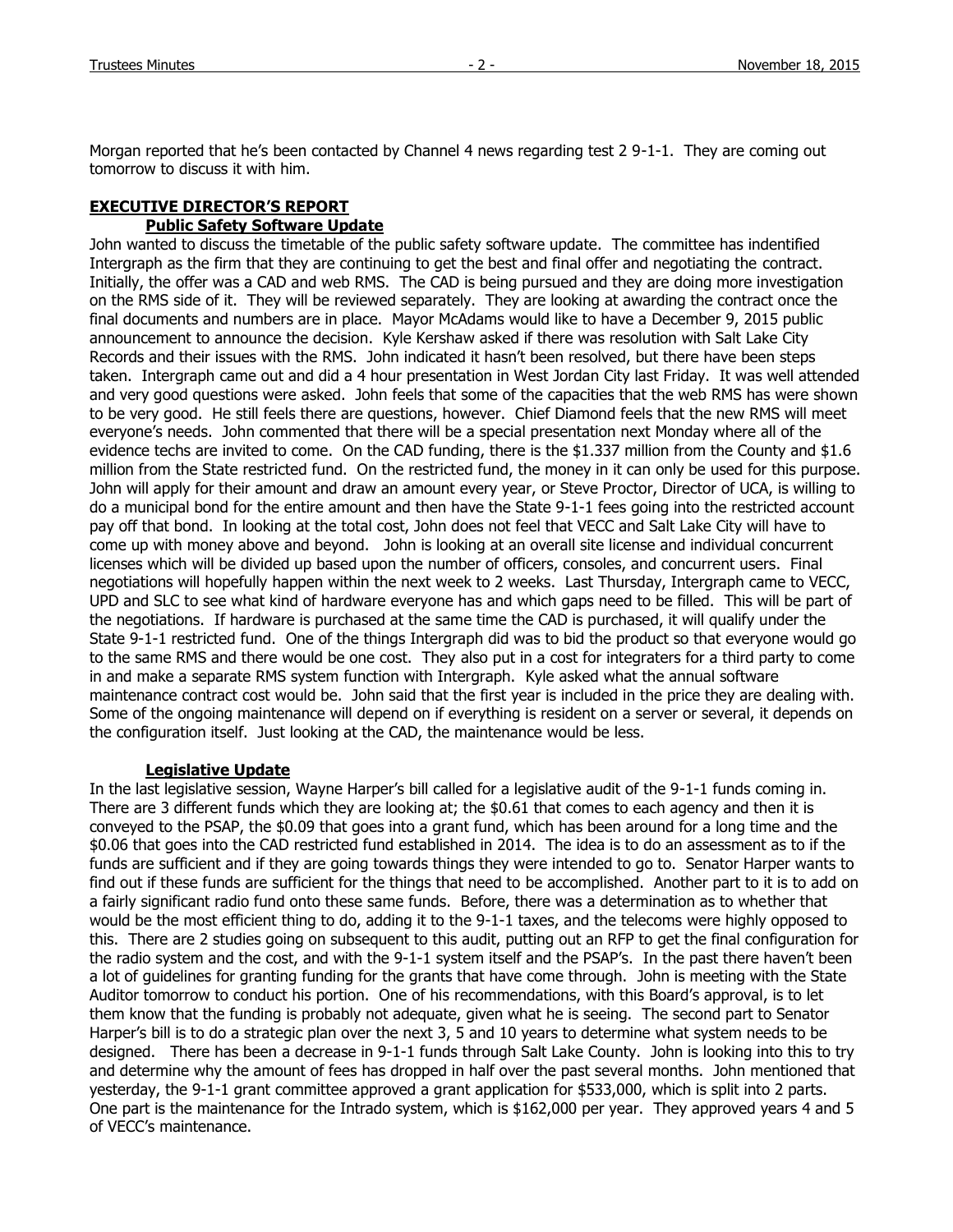## **AMMENDMENT TO AN EXISTING INTERLOCAL AGREEMENT BETWEEN VECC AND SALT LAKE CITY CORPORATION FOR THE PURCHASE OF A SINGLE CAD PLATFORM AND SITE LICENSES**

John explained that is resolution ties to an Interlocal Agreement which says that in August 12, 2014 Salt Lake City and VECC entered into an Interlocal Agreement to investigate the feasibility for purchasing a common CAD for Salt Lake County. This resolution says they have completed everything required in the first Interlocal agreement and the feasibility has been done by way of RFP. There was a committee put together, who went through the RFP and identified a potential vendor, which is Intergraph. Now they wish to move onto the next phase which is the joint purchase of a common CAD platform. This is the formal agreement indicating that we are moving to the next step. The first amendment to the agreement itself is very similar to the resolution as it is basically the introduction to the overall agreement. In the recitals it explains that we are extending the initial agreement and are now moving in the phase where we will jointly purchase this CAD agreement. In purchase of the site licenses, there is some flexibility because costs could change. An overall site license would be relatively cheaper cost than if everyone purchases their own. This amendment is constructed such that some of the other things such as the mobile CAD, RMS and field-base reporting will come at the election of the individual jurisdictions or it could be part of the overall purchase. It gives that flexibility to any and all partners. Sheriff Winder asked in the instance of a dissolution, how that would asset retention and allocation be handled. John explained that he and the attorneys discussed this in great depth. If an agency has purchased the MDT's or mobile data or handhelds, these would be assets they acquired and would keep them. Under the licensure, the current license would have to be divided to separate things, and it would be something negotiated with them. This is all subject to financing. There have been steps taken including the \$1.337 million from the County, and the application made to the State 9-1-1 Committee to take advantage of the funds identified and going into the restricted fund. Each party will be responsible to any add-on's, interfaces or additional programs they wish to purchase. This document has been worked through with the Salt Lake City attorney, and has been approved by their City Attorney and those on their governing board. This is not a binding contract for the purchase itself, but it gives us the ability to continue on this road. The first agreement was to investigate and find the feasibility. This allows us to move on to the permissive purchase.

### **Motion –**

**. . . by Chief Michael Jensen; to approve the most current version of this amendment; the motion was seconded by Brad Christopherson; the motion carried unanimously.**

### **INTERLOCAL AGREEMENT BETWEEN VECC AND SALT LAKE COUNTY TO TRANSFER FUNDS FOR THE PURCHASE OF A SINGLE CAD PLATFORM AND SITE LICENSES FOR SALT LAKE CITY AND ALL VECC/UPD USERS**

Carlton Christensen commented that back in 2013, the County set aside the \$1.337 million for a unified CAD solution. As part of this legislative intent and the intent of Mayor McAdams, it would go towards something that was all-incompassing and unifying these two primary PSAP's as far as their service and ability. The Interlocal is fairly straight-forward but does reference the amendment just discussed and passed in signifying that both the City and VECC are committed to moving forward with a single purchase and it also references both the State's legislation that charged us with moving forward. Pending the County's acceptance of this Interlocal the funds will be forthcoming. John Inch Morgan explained that in the rules of the state restricted funds, each entity has to put forth some money. This exceeds this and if there are ancillary things to purchase, it can be purchased through the \$1.337 million. Sheriff Winder asked for clarification in the initial discussions they had relative to this document, there was a discussion about the license dissmenination to ensure that all entities would be receiving the benefits of the County's money. Carlton commented that at the creation of the UPD, those licenses were transferred to UPD and then there is an agreement between UPD and the County for the dispatch and services. In looking at it, there didn't seem to be any continued County ownership in dispatch services. John also explained that he tried to frame it in this agreement, knowing that the end of the year is near, and there are still more negotiations to be had, John tried to solve this through this Interlocal. This has been framed to be as fair as possible and that these are County funds that benefit everyone. In getting down to the prorate share based on the site licenses and underlying licenses for everyone else, he believes that everyone will be treated fairly. This Interlocal is fairly broad and when we get a final cost, looking at the number of licenses, it is still something that will come back to the governing board before final approval. It does provide a vehicle to transfer the \$1.337 million funds to primarily this body, and then it's our responsibility that the prorated share is equally used between everyone. The idea is, where ever the funds are coming from, we will